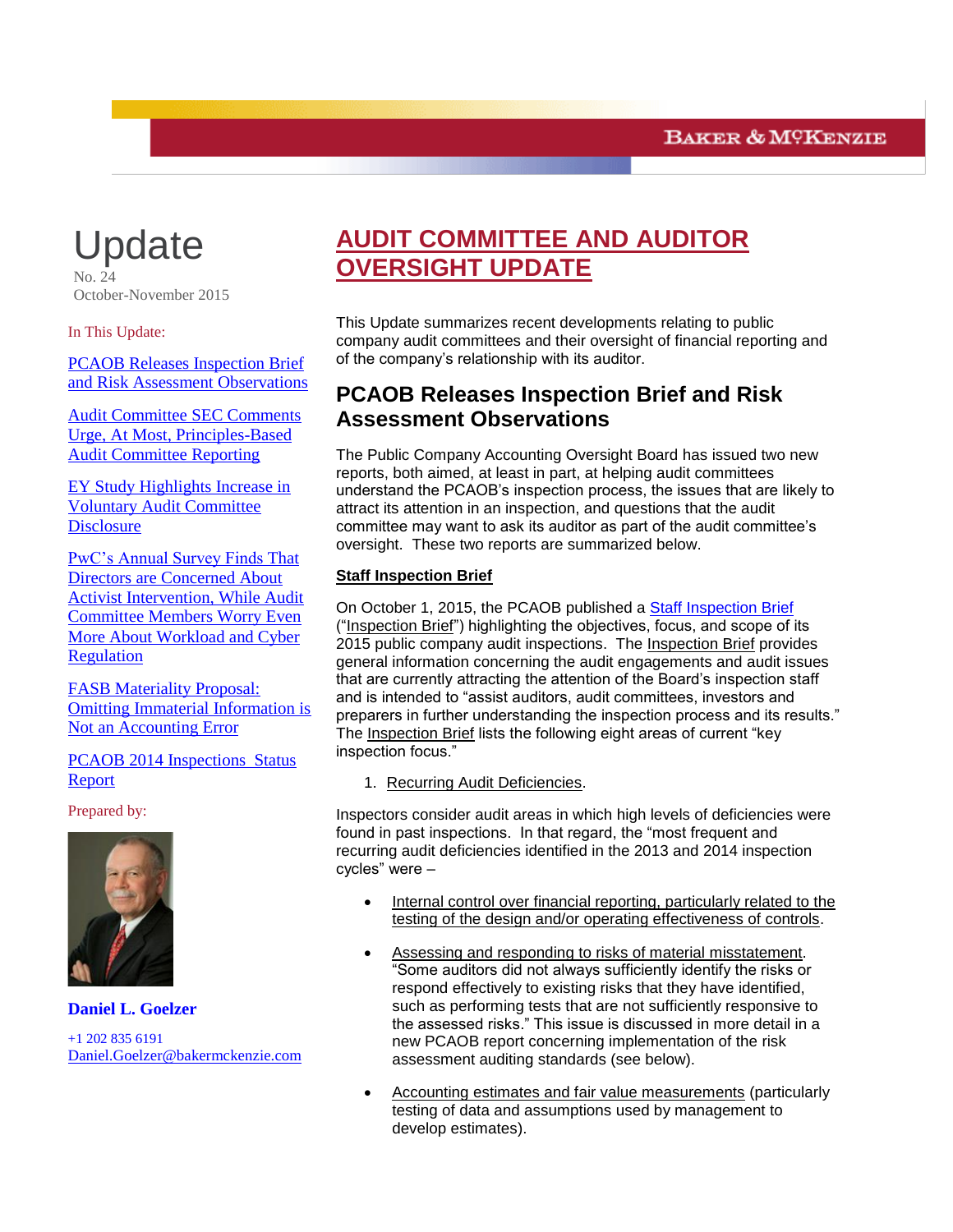#### 2. Economic Risks.

Inspectors also consider economic developments in selecting engagements to review. For 2015, economic developments that the inspection staff considers relevant to engagement selection include –

- The high pace of mergers and acquisitions activity. "[R]isks of material misstatement associated with business combinations may include complex fair value measurements of acquired assets and liabilities assumed, identification of all intangible assets, assigning goodwill to reporting units, and contingent consideration measurements."
- The search for higher-yielding investment returns. The Inspection Brief states that financial reporting risks associated with issuers' investment portfolios include "risks of overvalued assets, errors in valuing 'hard-to-value' securities, etc."
- The recent fluctuation in oil prices and its varying effects on the financial reporting risks of different industries. "Specific areas of focus include impairment and valuation risks and the collectability of loans and receivables." These risks are applicable to both companies in the oil and gas industry and to other types of companies, "regardless of whether they are directly or indirectly part of the supply chain to the oil and gas industry."

#### 3. Industry Sector Risks.

Elevated audit risk associated with particular industries is a factor in engagement selection. While the Inspection Brief does not indicate the industries that the PCAOB currently considers risky from an audit standpoint, in 2014, approximately 70 percent of the engagements selected for inspection were in the consumer and industrial products, financial services, information technology, and telecom sectors.

#### 4. Financial Reporting Areas.

The financial reporting areas most frequently selected for review by the inspection staff in 2014 included revenue and receivables, non-financial assets (assets acquired in business combinations, including goodwill and other intangible assets, and other long-lived assets), inventory, financial instruments, allowance for loan losses, income taxes, benefit related liabilities, and equity transactions. In 2015, additional financial reporting focus areas on which the staff is focusing include the statement of cash flows and income tax accruals (including issues arising from undistributed earnings and cash held overseas).

#### 5. Audit Committee Communications.

The inspection staff has focused on the implementation of the PCAOB's standard concerning the information that auditors are required to communicate to audit committees (AS No. 16). In 2014, the staff found that "some engagement teams needed to improve their documentation of matters required by AS No. 16, and some had not communicated all of the matters required by AS No. 16 to audit committees, including overview of the audit strategy, timing of the audit, and all of the significant risks identified during the auditor's risk assessment procedures (primarily within Non-Affiliate Firms)."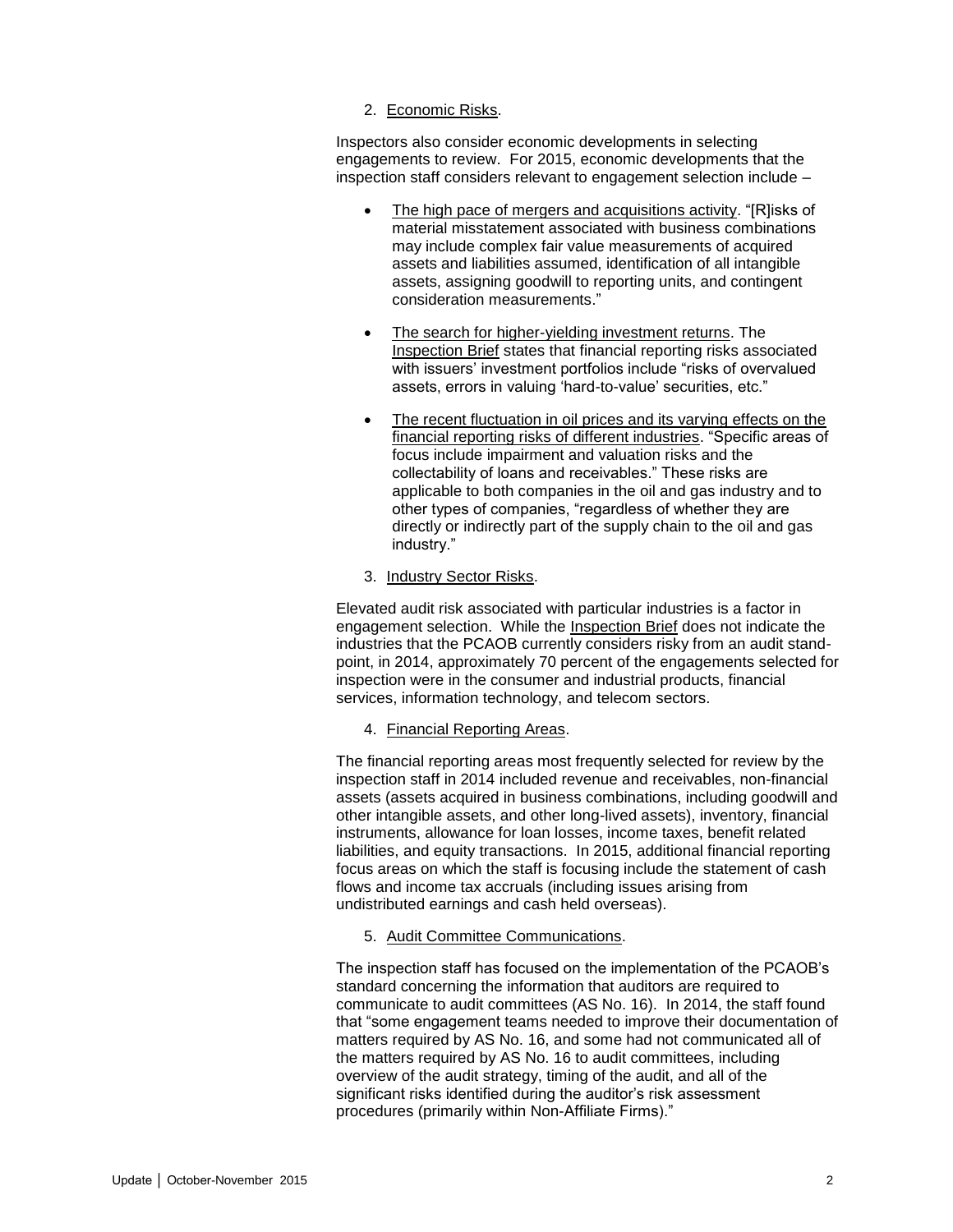#### 6. Information Technology.

The inspection staff looks at the audit firm's use of technology to support the audit process, at cyber-security incidents that affected the audit clients, and at how engagement teams "evaluate "the risks of material misstatement associated with cyber-security and the related controls in the integrated audit."

#### 7. Multinational Audits.

PCAOB inspectors "routinely inspects portions of multinational audits, including the multi-firm audit work performed by both domestic and non-U.S. firms."

#### 8. Audit Firm's System of Quality Control.

The Inspection Brief highlights several aspects of the quality control systems of audit firms on which inspectors focus: analysis of the "root causes" of audit deficiencies; impact of firm non-audit (i.e., consulting) services on independence from audit clients; engagement quality review (i.e., second partner or concurring review of audit opinions); and implementation of the PCAOB auditing standard on related parties.

#### **Inspection Observations on Risk Assessment**

On October 15, the PCAOB released a report, [Inspection Observations](http://pcaobus.org/Inspections/Documents/Risk-Assessment-Standards-Inspections.pdf)  [Related to PCAOB "Risk Assessment" Auditing Standards \(No. 8 through](http://pcaobus.org/Inspections/Documents/Risk-Assessment-Standards-Inspections.pdf)  [No. 15\),](http://pcaobus.org/Inspections/Documents/Risk-Assessment-Standards-Inspections.pdf) on how audit firms have implemented the Board's auditing standards on risk assessment. While this report appears to be aimed primarily at accounting firms, the Board states that "audit committees may find this report useful in fulfilling their responsibilities with respect to independent auditors." The report also suggests three risk assessmentrelated questions that audit committees may want to pose to their auditor.

The risk assessment standards -- AS No. 8 through No. 15 — were adopted in 2010. These standards govern the auditor's assessment of the risk that the financial statements may contain material misstatements, how the auditor responds to that risk in conducting the audit, and how the auditor evaluates the results of the procedures performed in an audit. The report states that the "procedures required by these standards underlie the entire audit process" and that "non-compliance with these standards can have serious implications for the audit of internal control over financial reporting ("ICFR") or the audit of the financial statements and may affect whether the auditor performs enough work to support the auditor's opinion."

In the Board's view, based on PCAOB inspections during 2012-2014, the number of audit deficiencies related to non-compliance with the risk assessment standards is high. In 2012 and 2013 respectively, the inspection staff concluded that 26 and 27 percent of audits inspected for compliance with the risk assessment standards did not in fact comply with one or more of the standards. Examples of common risk assessment standards deficiency findings included in the public portion of PCAOB inspection reports include –

 Firms did not perform substantive procedures, including tests of details, that were specifically responsive to fraud risks and other significant risks that were identified. (AS No. 13)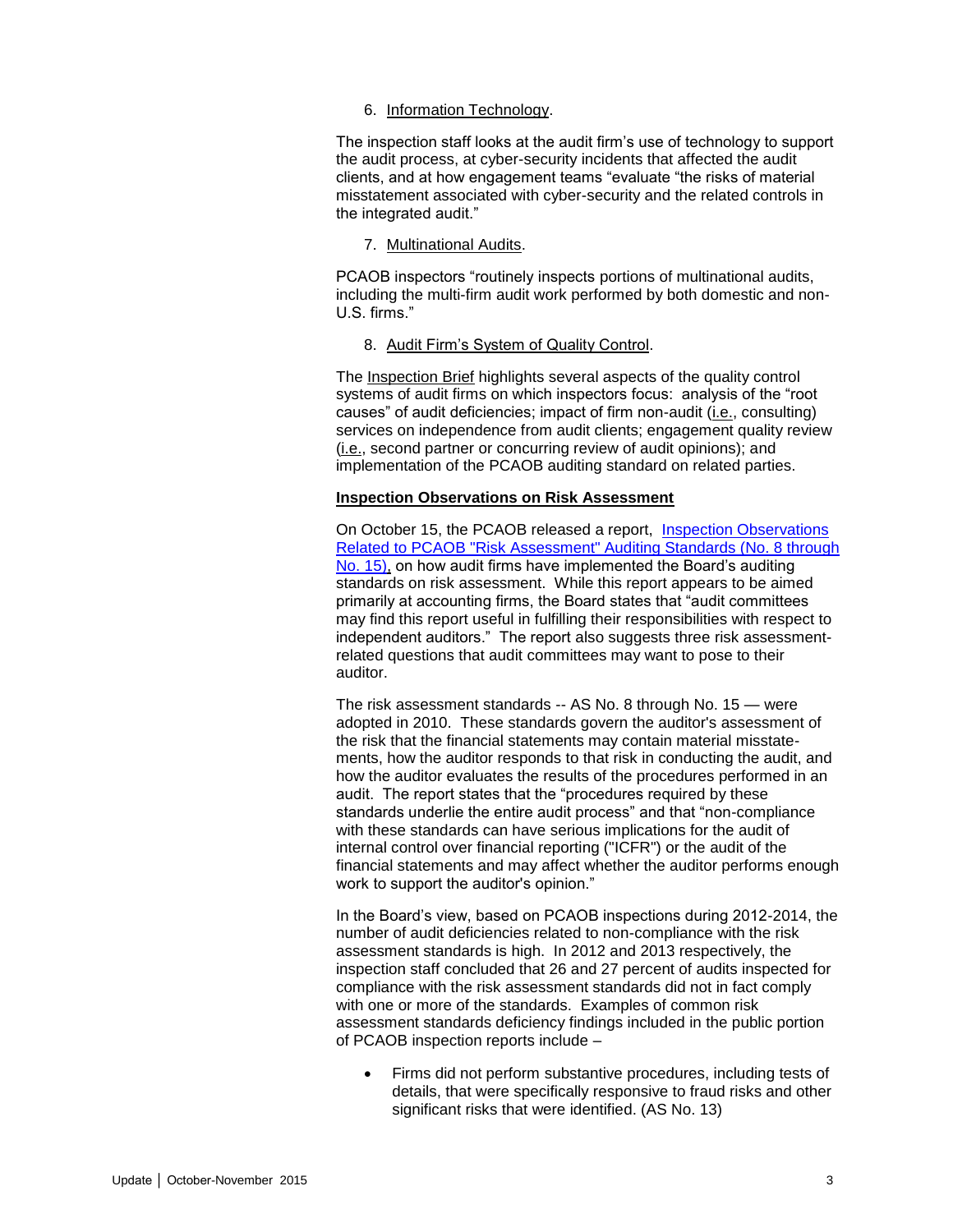- Firms did not perform sufficient testing of the design and operating effectiveness of controls to support their planned level of control reliance, including testing controls over the systemgenerated data and reports that were used to support important controls or substantive procedures performed in response to the assessed risks of material misstatement. (AS No. 13 and AS No. 15)
- Firms did not evaluate the accuracy and completeness of financial statement disclosures. (AS No. 14)
- Firms did not take into account relevant audit evidence that appeared to contradict certain assertions in the financial statements. (AS No. 14)

The report discusses in detail the requirements of the risk assessment standards, the types of deficiencies the PCAOB's inspectors have found, the causes of those deficiencies, and steps the firms have taken to implement the standards and improve compliance. It suggests that audit committees consider asking the company's auditor several questions related to risk assessment –

- Have the PCAOB's inspections or firm's internal inspections identified any significant deficiencies in the firm's compliance with the Risk Assessment Standards, and if so, what actions has the firm taken to address these?
- Which audit areas have been identified by the auditor as having significant risks of material misstatement and, at a high level, how does the audit plan address those risks?
- In the auditor's view, how have the areas of significant risk of material misstatement changed since the prior year and why? What new risks has the auditor identified?

Comment: Both the Inspection Brief and the risk assessment standards report may be useful to audit committees in understanding what areas of the company's audit may potential attract PCAOB inspection attention and, as a corollary, the audit areas to which their auditor is likely to devote additional resources in anticipation of possible PCAOB scrutiny. Like the [Audit Committee Dialogue](http://pcaobus.org/sites/digitalpublications/Pages/auditcommittees.aspx) published in May 2015 (see [June](http://www.bakermckenzie.com/files/Publication/934ae90a-cdff-4209-a4b8-789cd7cd4eba/Presentation/PublicationAttachment/0c294dc4-983d-4237-bf23-836563216052/nl_bf_auditcommitteeupdate_jun15.pdf)  [2015 Update\)](http://www.bakermckenzie.com/files/Publication/934ae90a-cdff-4209-a4b8-789cd7cd4eba/Presentation/PublicationAttachment/0c294dc4-983d-4237-bf23-836563216052/nl_bf_auditcommitteeupdate_jun15.pdf), these documents, particularly the Inspection Brief, are part of an ongoing PCAOB initiative to help audit committees understand the inspection program and equipment them to ask their auditor more informed questions regarding inspection results and audit risk.

### <span id="page-3-0"></span>**Audit Committee SEC Comments Urge, At Most, Principles-Based Audit Committee Reporting**

As described in the [July 2015 Update,](http://www.bakermckenzie.com/files/Uploads/Documents/Publications/NA/nl_washingtondc_auditupdate22_jul15.pdf) on July 1, the SEC issued a concept release inviting public comment on a wide range of potential new disclosure requirements regarding audit committee oversight of the company's external auditor. The release asserts that disclosure about how audit committees discharge their auditor oversight responsibilities may "enable investors to differentiate between companies based on the quality of audit committee oversight, and determine whether such differences in quality of oversight may contribute to differences in performance or quality of financial reporting among companies." The potential new audit committee disclosure topics fall into three groups: the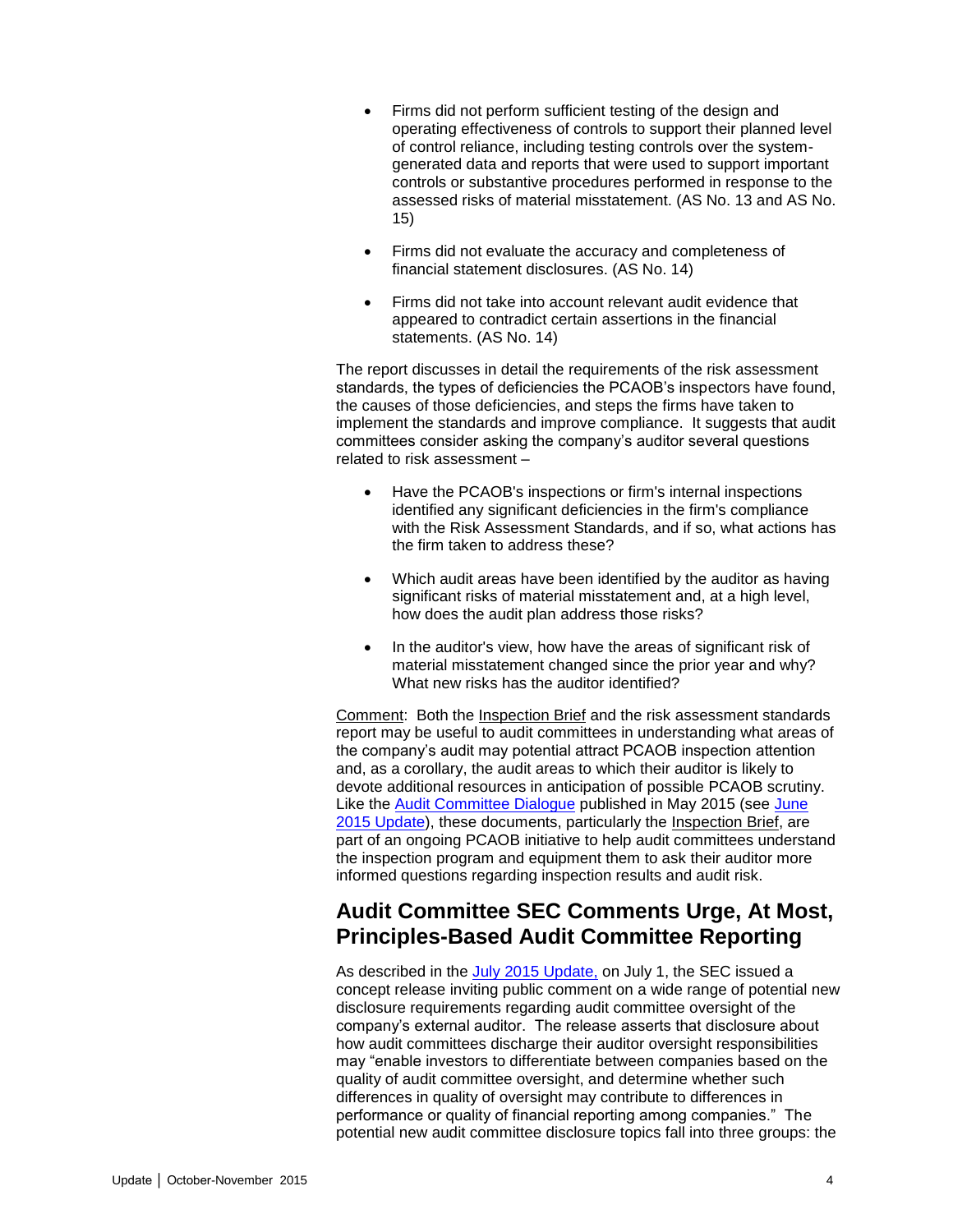audit committee's oversight of the auditor; the audit committee's process for selecting the auditor; and the audit committee's consideration of the qualifications of the audit firm and the engagement team.

As of October 31, the Commission had received and posted on its website 101 comments on the concept release. Roughly 20 of these comments were filed by individuals who identified themselves as current members of a public company audit committee. In some cases, letters were submitted on behalf of all members of a particular audit committee.

These comments almost uniformly oppose additional audit committee reporting requirements. Many of the comments urge that, if the SEC decides to act in this area, it should promulgate "principles-based" disclosure guidance, rather than specific requirements. Under a principles-based approach, the SEC would set out general topics as to which it expects disclosure and the objectives of that disclosure, but would afford companies and their audit committees latitude to decide what specifically to disclose, based on the company's circumstances.

Excerpts from some representative audit committee comments appear below.

- [Norfolk Southern Corporation Audit Committee Chair on behalf](http://www.sec.gov/comments/s7-13-15/s71315-100.pdf)  [of the Audit Committee:](http://www.sec.gov/comments/s7-13-15/s71315-100.pdf) "While we agree with the Release's underlying theme that audit committee reporting could be enhanced, we believe that such disclosures should be voluntary and most importantly, company-specific. \* \* \* Specifically, we believe that requiring mandatory disclosures surrounding audit committee oversight over external auditors might have the result of overshadowing and diminishing other equally important responsibilities that we as an audit committee must perform."
- [Northrop Grumman Corporation Audit Committee Chair and](http://www.sec.gov/comments/s7-13-15/s71315-94.pdf)  [Corporate Vice President, Controller and Chief Accounting](http://www.sec.gov/comments/s7-13-15/s71315-94.pdf)  [Officer:](http://www.sec.gov/comments/s7-13-15/s71315-94.pdf) "Although we have only had limited inquiries from our investors about this topic, we believe certain financial statement users could benefit from additional insight into processes followed by audit committees as they oversee the independent auditor, depending on the circumstances." Among other things, this comment supports disclosure of the frequency of audit committee meetings with the independent auditor and disclosure of the audit committee's processes for reviewing matters identified during PCAOB or internal firm inspections, for assessing auditor independence, objectivity, and audit quality, and for selecting a lead engagement partner.
- [The Home Depot, Inc. Audit Committee:](http://www.sec.gov/comments/s7-13-15/s71315-92.pdf) "[T]he Committee believes that the Commission's proposed disclosures may unnecessarily expand the responsibilities of and overburden audit committees, impair the audit committee's ability to use flexibility and judgment in exercising its duties, potentially hinder open, candid communications between audit committees and auditors, and discourage qualified individuals from serving on audit committees. In addition, we believe that certain proposed disclosures are unnecessary and/or would have little meaning to investors."
- [Microsoft Audit Committee:](http://www.sec.gov/comments/s7-13-15/s71315-91.pdf) "[W]e believe the SEC should appoint a Blue Ribbon Committee consisting of investors, audit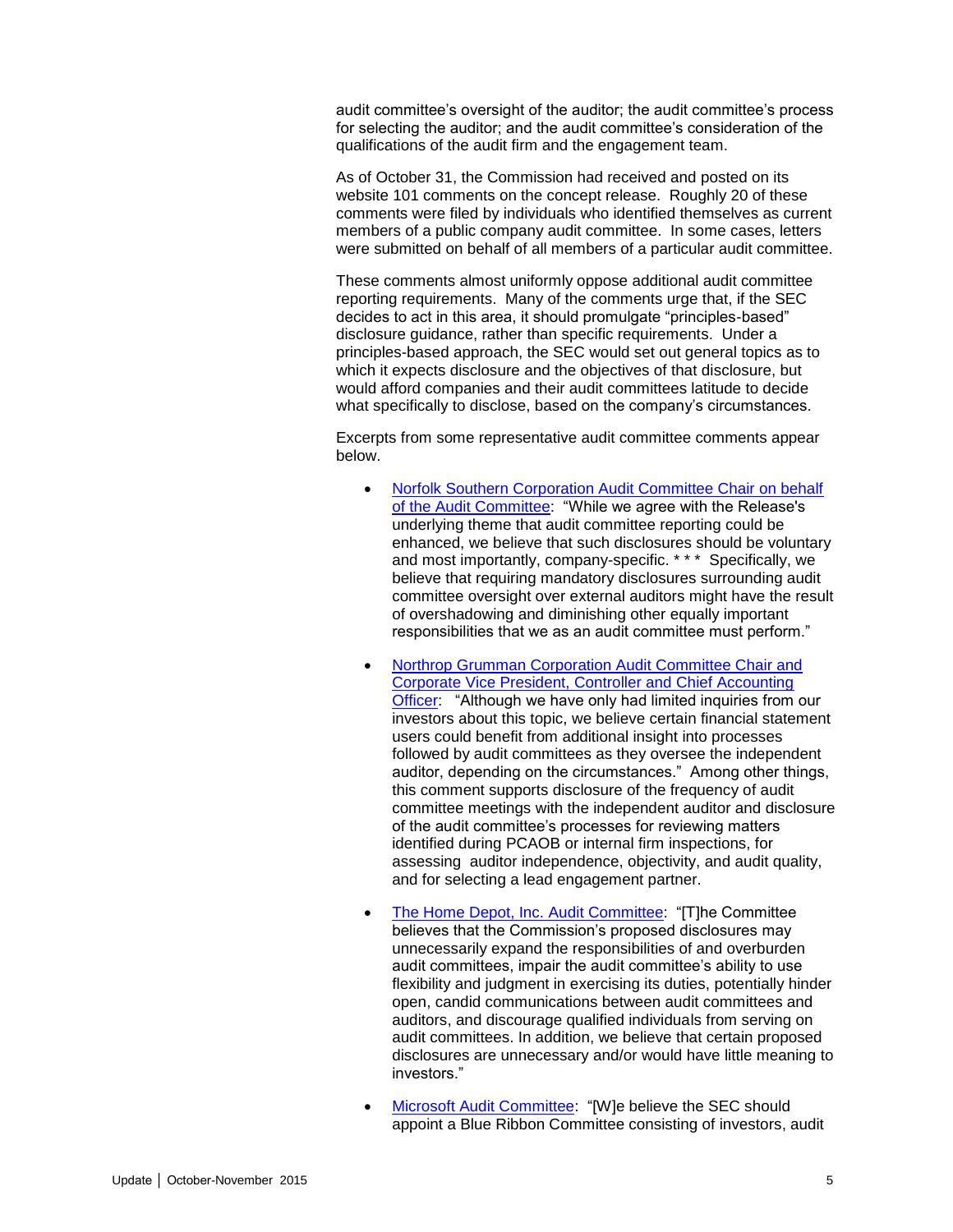committee members, independent auditors, company management and governance organizations to develop principles-based best practices without becoming overly prescriptive. Our concern with SEC rule making on this topic at this time is that it could drive a compliance-minded approach that would result in standardized, one-size-fits-all language that fails to effectively communicate how the audit committee fulfills its responsibilities."

- [Entergy Corporation Audit Committee Chair](http://www.sec.gov/comments/s7-13-15/s71315-81.pdf) (comments are solely his own and should not be ascribed to any other entity): "Entergy's investors do not request additional information or disclosure regarding audit committee oversight of its independent auditors. Investors appear primarily to be concerned that the audit firm is reputable and well-known and that the directors serving on audit committees are competent and independent. Therefore, I believe that further mandatory disclosures such as those referred to in the Concept Release would be of little to no value or interest to investors."
- [Weyerhaeuser Company Audit Committee:](http://www.sec.gov/comments/s7-13-15/s71315-68.pdf) "Instead of requiring the disclosures proposed in the Release, we believe the commission should advocate for best practices in additional voluntary disclosure from audit committees, which would result in more meaningful and succinct disclosure that could provide maximum value and insight to shareholders and cover the breadth of activities and responsibilities of the committee's work."
- [Comcast Corporation Audit Committee Chair](http://www.sec.gov/comments/s7-13-15/s71315-23.pdf) and Executive Vice [President and Chief Accounting Officer:](http://www.sec.gov/comments/s7-13-15/s71315-23.pdf) "We urge you to consider the use of disclosure objectives or principles rather than detailed requirements. Through the use of objectives, the SEC could convey the substance of what an audit committee should communicate to investors, without requiring in detail how an audit committee should disclose such information. This disclosure objectives/principles-based approach would allow an audit committee to tell its own story, focused on the most important and relevant information, given a company's particular facts and circumstances, that it would expect an investor may find relevant. In this way, part of the value for an investor may be in understanding how different companies approach their disclosure objectives."
- [CoreLogic Audit Committee Chair on behalf of the Audit](http://www.sec.gov/comments/s7-13-15/s71315-28.pdf)  [Committee:](http://www.sec.gov/comments/s7-13-15/s71315-28.pdf) "Rather than a prescriptive, rules-based, one-sizefits-all approach to audit committee disclosures, we believe the Commission should instead consider a principles-based approach that informs audit committees of the various types of information that may be useful for investors under various circumstances. This could enable audit committees to then make informed, company specific decisions of what additional information would be truly informative and beneficial to stockholders in a particular report."

Comment: Although the comment period on the SEC's concept release closed in September, the Commission has not announced any plan or timetable for further action on expanding audit committee disclosure. The SEC accepts and considers late comment letters, and any audit committee that would like to have its views included in the public file can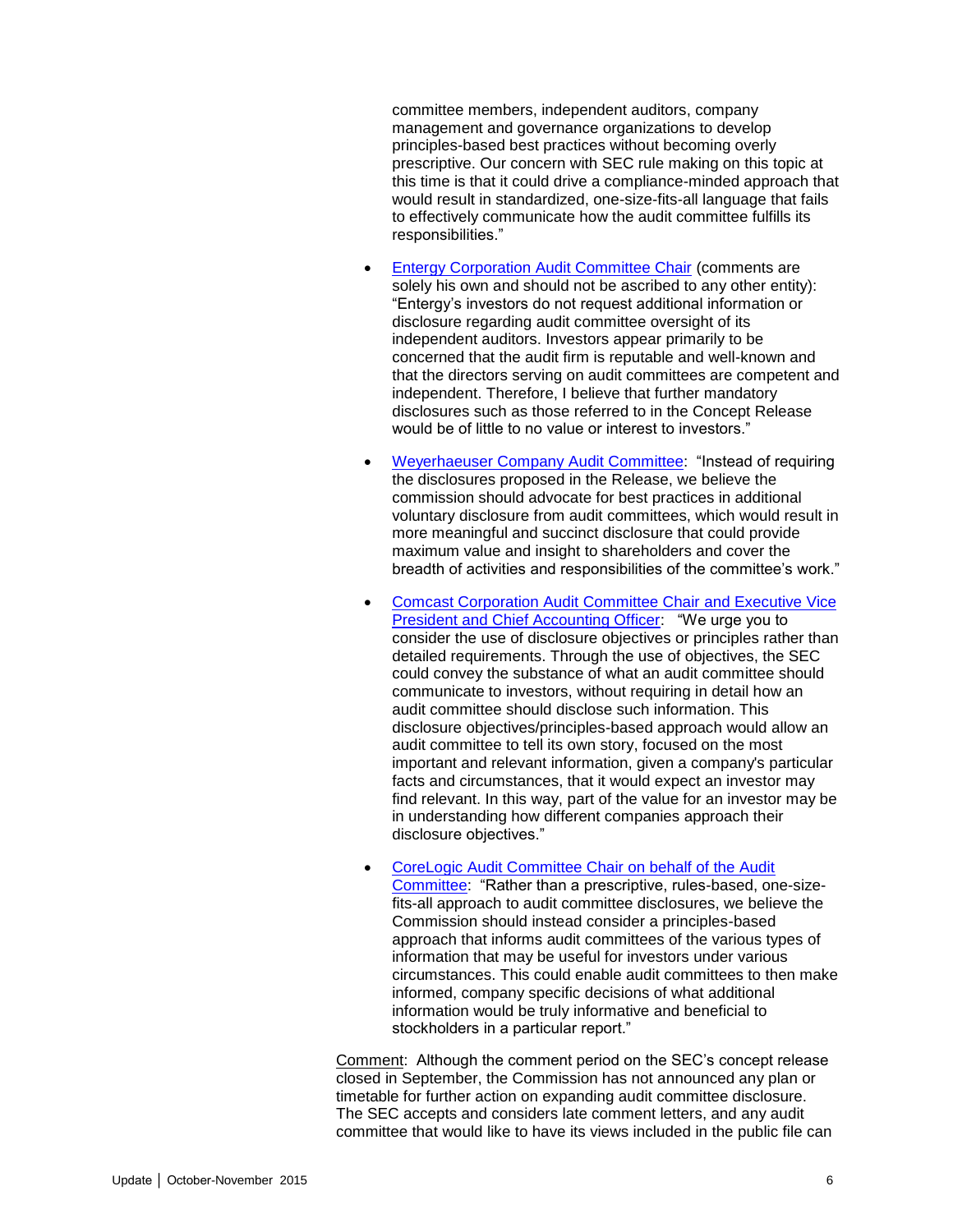still submit a comment. At this time, it is unclear whether the SEC intends to propose new audit committee disclosure rules prior to the likely change in SEC leadership following the 2016 Presidential election.

### <span id="page-6-0"></span>**EY Study Highlights Increase in Voluntary Audit Committee Disclosure**

Ernst & Young's Center for Board Matters has released a report on [Audit](http://www.ey.com/Publication/vwLUAssets/EY-audit-committee-reporting-to-shareholders-in-2015/$FILE/EY-audit-committee-reporting-to-shareholders-in-2015.pdf)  [committee reporting to shareholders in 2015.](http://www.ey.com/Publication/vwLUAssets/EY-audit-committee-reporting-to-shareholders-in-2015/$FILE/EY-audit-committee-reporting-to-shareholders-in-2015.pdf) Since 2012, the Center has reviewed the proxy statements of the Fortune 100 to assess disclosures relating to the audit committee. (The 2014 EY report was summarized in the [September 2014 Update.](http://www.bakermckenzie.com/files/Publication/d939056c-b51c-4430-a5d4-58e8e06a2f38/Presentation/PublicationAttachment/3c065756-399c-4b98-9579-5d718a403776/al_bf_auditcommitteeupdate_sep14.pdf)) The 2015 report finds that "the previously observed trend of Fortune 100 companies going beyond minimum disclosure requirements and providing voluntary audit-related disclosures has continued and expanded even further." The report states that there has been a "steady pace of increasing voluntary disclosures on a year-over-year basis from 2012 to 2015 amid investor and policymaker interest in this area."

Some of the report's key findings concerning 2015 proxy disclosure include –

- 71 percent of companies stated that the audit committee is responsible for the appointment, compensation and oversight of the auditor (compared to 41 percent in 2012).
- 61 percent of companies disclosed that the audit committee was involved in the selection of the audit firm's lead engagement partner (compared to zero in 2012).
- 80 percent of companies noted that they consider non-audit services and fees when assessing the independence of the external auditor (compared to 11 percent in 2012).
- 21 percent of companies disclosed that the audit committee was responsible for audit fee negotiations (compared to zero in 2012). .
- 9 percent of companies explained the reasons for year-over-year changes in fees paid to the auditor (compared to less than 5 percent in 2012).
- 59 percent of companies disclosed the tenure of the audit firm (compared to 25 percent in 2012). Median disclosed tenure was 18 years. The report states that there is "an emerging approach to retention disclosure \* \* \* as some companies discussed the benefits of longer tenure while providing a description of measures to protect auditor independence."
- 58 percent of companies explicitly stated that the selection of the auditor was in the best interests of the company and/or shareholders (compared to 3 percent in 2012).
- 41 percent of companies disclosed that the audit committee considers the potential impact of rotating auditors (compared to 3 percent in 2012).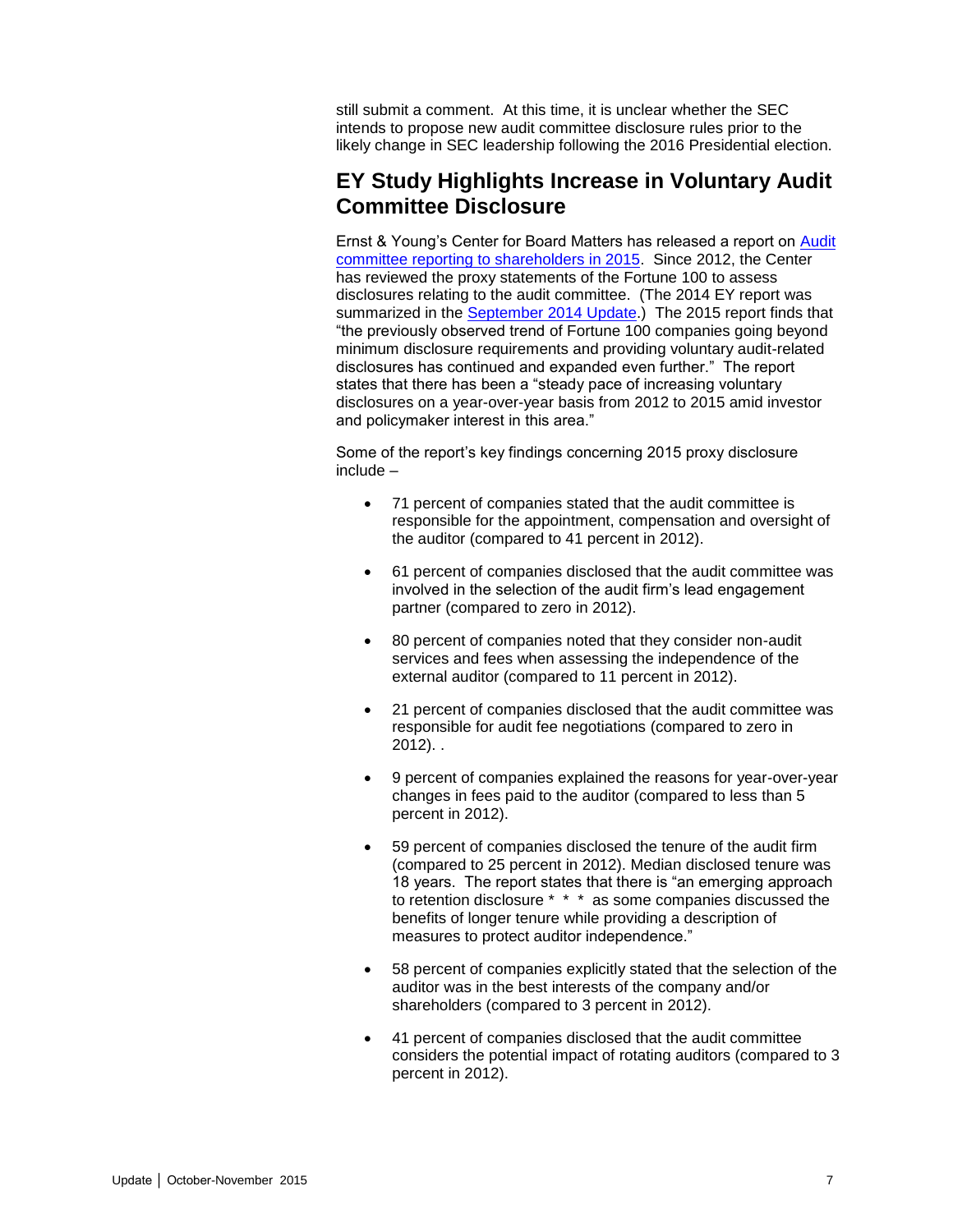39 percent of companies explained the rationale for appointing the auditor, including the factors used in assessing the auditor's quality and qualifications (compared to 17 percent in 2012).

The report also refers to several developments that have had the effect of encouraging companies to expand their audit committee reporting. These include --

- [Letters](https://www.carpenters.org/Libraries/Corporate_Affairs/DOC_4_2014_Sample_AI_Letter.sflb.ashx) that the United Brotherhood of Carpenters Pension Funds have sent to various S&P 500 companies during the last several years seeking additional disclosures regarding the audit committee's oversight of the audit relationship its efforts to protect auditor independence.
- BlackRock's [Proxy Voting Guidelines of U.S. Securities](http://www.blackrock.com/corporate/en-us/literature/fact-sheet/blk-responsible-investment-guidelines-us.pdf)  [\(February 2015\),](http://www.blackrock.com/corporate/en-us/literature/fact-sheet/blk-responsible-investment-guidelines-us.pdf) which state that BlackRock "looks to the audit committee report for insight into the scope of the audit committee's responsibilities, including an overview of audit committee processes, issues on the audit committee's agenda and key decisions taken by the audit committee."
- The [Audit Committee Transparency Barometer,](http://www.thecaq.org/docs/reports-and-publications/2014-audit-committee-transparency-barometer.pdf?sfvrsn=2) published in December 2014, by Audit Analytics and the Center for Audit Quality and Audit Analytics, which seeks to measure the content of disclosures on audit committee oversight of the auditor. See [December 2014 Update.](http://www.bakermckenzie.com/files/Publication/80219f61-774e-4406-904c-9bf6d4e95f34/Presentation/PublicationAttachment/f455b247-a3fb-42f7-85df-a1bafb8724b6/al_bf_auditcommitteeupdate_dec14.pdf)
- The SEC's concept release on whether to require more disclosure about audit committee oversight of the independent auditor. See the prior item in this Update and the [July 2015](http://www.bakermckenzie.com/files/Uploads/Documents/Publications/NA/nl_washingtondc_auditupdate22_jul15.pdf)  [Update.](http://www.bakermckenzie.com/files/Uploads/Documents/Publications/NA/nl_washingtondc_auditupdate22_jul15.pdf)

Comment: As noted in the [November-December 2013 Update,](http://www.bakermckenzie.com/files/Publication/02b074a6-aecb-464f-835e-4122d634be10/Presentation/PublicationAttachment/0f2ce890-e475-42ea-be94-4331acac30d9/al_na_auditcommitteeupdate_novdec13.pdf) there is increasing interest in expanded audit committee reporting. The Center for Audit Quality and other organizations with an interest in strengthening audit committees have urged that companies broaden their disclosures voluntarily. The EY study confirms that many companies and their audit committees are in fact disclosing more information about the audit committee's work and about the company's relationship with its auditor. Audit committees should consider enhancing the content of their report along the lines of the CAQ recommendations and of the additional disclosures other companies are already making. Companies that fail to do so proactively are likely to face investor demands for more disclosure (like the United Brotherhood of Carpenters initiative) and possibly SEC rulemaking.

### <span id="page-7-0"></span>**PwC's Annual Survey Finds That Directors are Concerned About Activist Intervention, While Audit Committee Members Worry Even More About Workload and Cyber Regulation**

On October 6, PwC released its [2015 Annual Corporate Directors](http://www.pwc.com/us/ACDS2015)  [Survey.](http://www.pwc.com/us/ACDS2015) The survey, which was conducted this Summer, is based on responses from 783 public company directors. Seventeen percent of respondents serve on the board of a company with more than \$10 billion in revenue, while an additional 12 percent serve on the board of a company with revenue between \$5 and \$10 billion. Sixty-three percent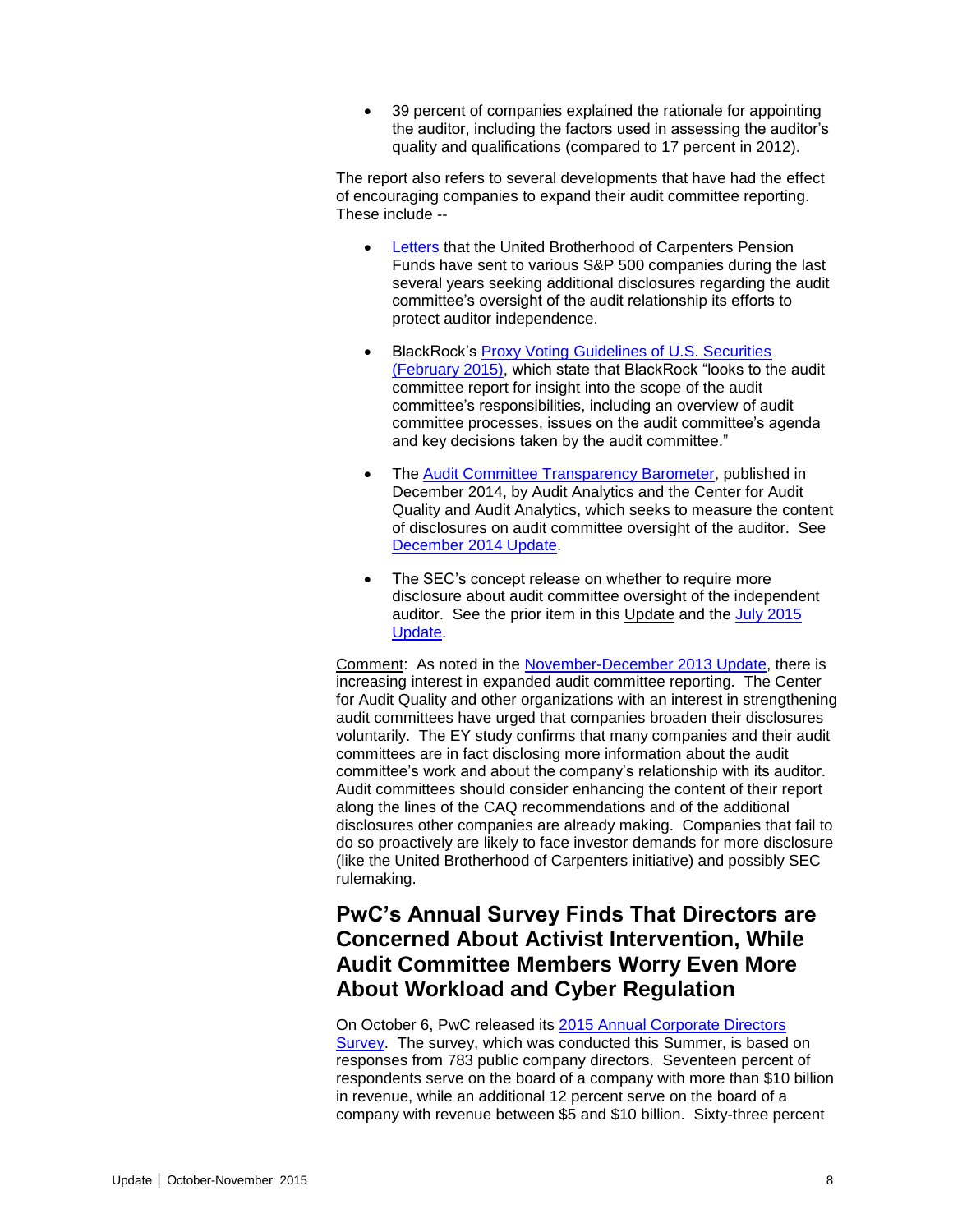of respondents were audit committee members. Respondents' gender breakdown was 14 percent women/86 percent men.

In terms of the issues that concern directors, 47 percent of respondents are substantially or somewhat concerned about activist intervention in company strategy. This concern attracted the highest percentage of "substantial" or "somewhat" concerned responses from all respondents. In contrast, respondents that are audit committee members were most concerned about increasing workload demands on their committee and about potential cyber-security regulation.

According to [PwC's press release](http://www.pwc.com/us/en/press-releases/2015/pwc-annual-corporate-directors-survey-2015-press-release.html) announcing the survey, key findings included:

- Directors are less satisfied with their peers' performance. Nearly 40 percent of respondents said that someone on their board should be replaced – an increase from 31 percent in 2012. Directors cited "diminished performance due to aging, unpreparedness for meetings and lack of expertise" as the top reasons.
- Directors are taking action in anticipation of shareholder activism. Almost 70 percent of respondents said that their board regularly communicated with the company's largest investors during the past year. Fifty-six percent are using a stockmonitoring service to provide updates on changes to the company's ownership.
- There was an increase in the percentage of directors who say their board has interacted with activists. About one-third of respondents interacted with activists during the last year and held extensive board discussions about activism; 17 percent extensively discussed the topic this year even though they have had no activist interaction – up from 14 percent in 2014.
- There are significant differences in male and female director views on the impact of board diversity. Female directors are twice as likely to "very much" believe diversity leads to enhanced board effectiveness. Similarly, 74 percent of female directors "very much" agree that board diversity leads to enhanced company performance, compared to only 31 percent of male directors.
- Director engagement with IT issues has increased. Eighty-three percent of directors are at least moderately engaged in understanding the status of major IT implementations. Similarly, 83 percent of directors describe themselves as at least moderately engaged with overseeing the risk of cyber-attacks.
- Directors rate IT strategy expertise as a bigger priority than having a director with a cyber-risk background. Eighty-nine percent of respondents said that IT strategy expertise was at least "somewhat" important.
- Managements could improve their communications. Fifty-five percent of directors at least somewhat wish their dialogue with management was less formal and more spontaneous. Almost half of directors at least "somewhat" wish these discussions were less scripted or controlled.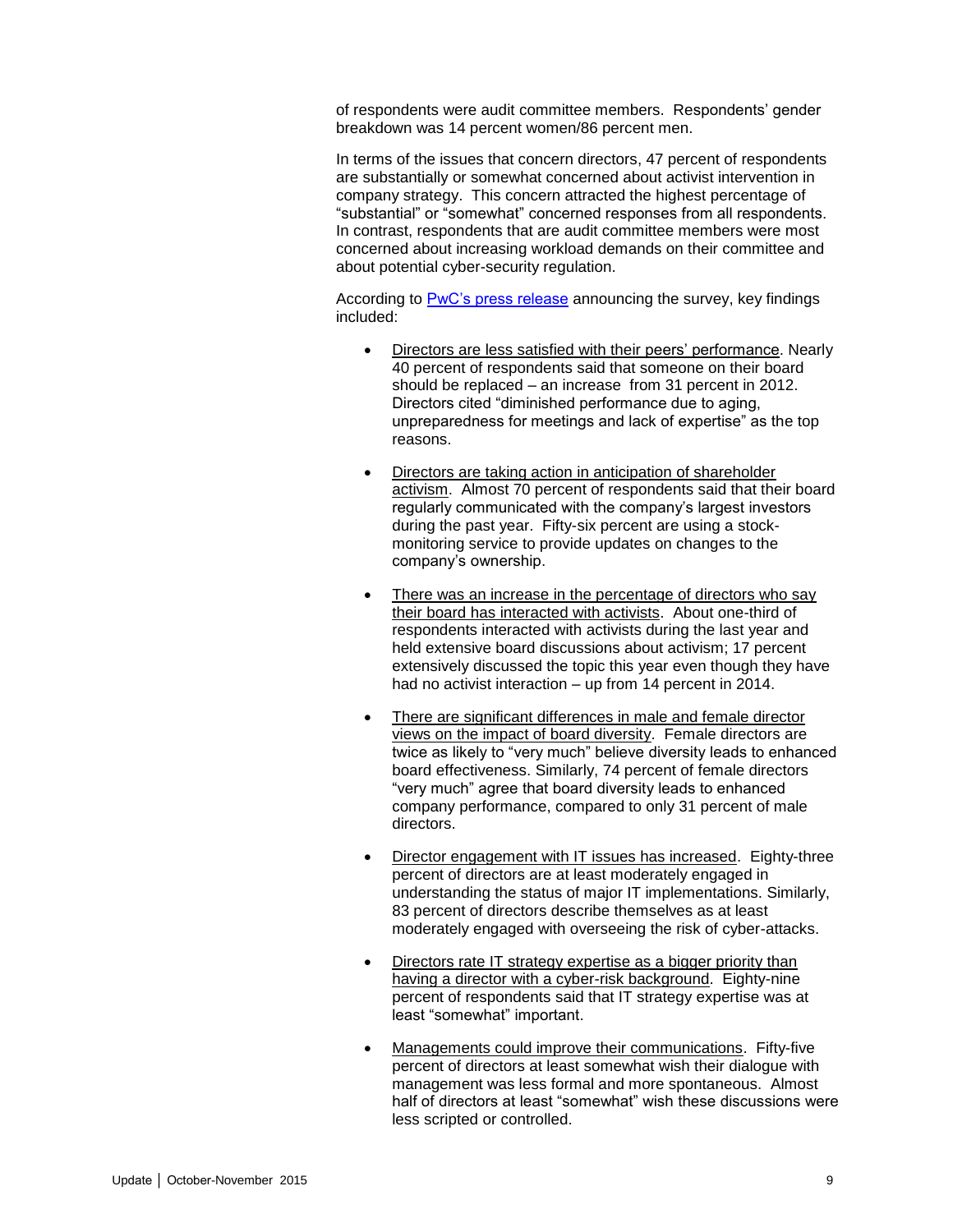Several survey findings focus specifically on the audit committee and its work –

- Sixty-four percent of audit committee members are substantially or somewhat concerned about increasing demands on the audit committee.
- Fifty-one percent of audit committee members are substantially or somewhat concerned about the potential for additional federal/state cyber regulation.
- Fifty-four percent of respondents said that the audit committee had primary responsibility for oversight of IT risks. This represents a slight decline – from 56 percent – in 2012.
- Audit committee members are generally satisfied with the company's internal audit function. For example, 91 percent thought that the quality of internal audit leadership was excellent or good; 95 percent rated internal audit excellent or good on "willingness to stand their ground; and 92 percent thought that internal audit's "stature within the organization", "quality of skills", and "quality of resources" were excellent or good.
- A significant number of companies voluntarily disclose information regarding the audit committee's oversight of the external auditor (see prior item in this Update), and additional companies are considering more disclosure on auditor oversight issues. For example, 37 percent of respondents said that their companies disclose the responsibility/rational for selecting the auditor, while ten percent said they were considering such disclosure.

Comment: The PwC survey findings are largely consistent with the results of similar recent surveys of directors' concerns. See [December](http://www.bakermckenzie.com/files/Publication/80219f61-774e-4406-904c-9bf6d4e95f34/Presentation/PublicationAttachment/f455b247-a3fb-42f7-85df-a1bafb8724b6/al_bf_auditcommitteeupdate_dec14.pdf)  [2014 Update](http://www.bakermckenzie.com/files/Publication/80219f61-774e-4406-904c-9bf6d4e95f34/Presentation/PublicationAttachment/f455b247-a3fb-42f7-85df-a1bafb8724b6/al_bf_auditcommitteeupdate_dec14.pdf) ("Board Members Want Responsibility for Risk Reassigned and More and Better Information on IT – and They are Working Harder") and [January-February 2015 Update](http://www.bakermckenzie.com/files/Publication/10b8c48a-9c7d-4571-9e0c-cda46c31bfd4/Presentation/PublicationAttachment/190c77e7-ce8a-4781-a747-d4ecdf36f4bc/nl_washingtondc_auditcommitteeupdate_jan15.pdf) ("Audit Committee Overload Redux"). In addition, the survey (like the EY report above) contains still more evidence of the momentum behind voluntary increased disclosure regarding the audit committee's work. It also confirms that audit committee workloads are increasing and that many board members see a need for greater IT expertise.

### <span id="page-9-0"></span>**FASB Materiality Proposal: Omitting Immaterial Information is Not an Accounting Error**

On September 24, the Financial Accounting Standards Board issued for public comment exposure drafts proposing amendments to the Conceptual Framework for Financial Reporting and issuance of an Accounting Standards Update (ASU) entitled Notes to Financial Statements (Topic 235): Assessing Whether Disclosures Are Material. According to the FASB, the objective of these exposure drafts is to improve disclosure in financial statement footnotes by making clear that companies may omit information that is not relevant – i.e., "to promote the appropriate use of discretion by organizations when deciding which disclosures should be considered material in their particular circumstances." However, critics have suggested that the effect of the FASB proposals would be to significantly reduce disclosure, including the elimination of useful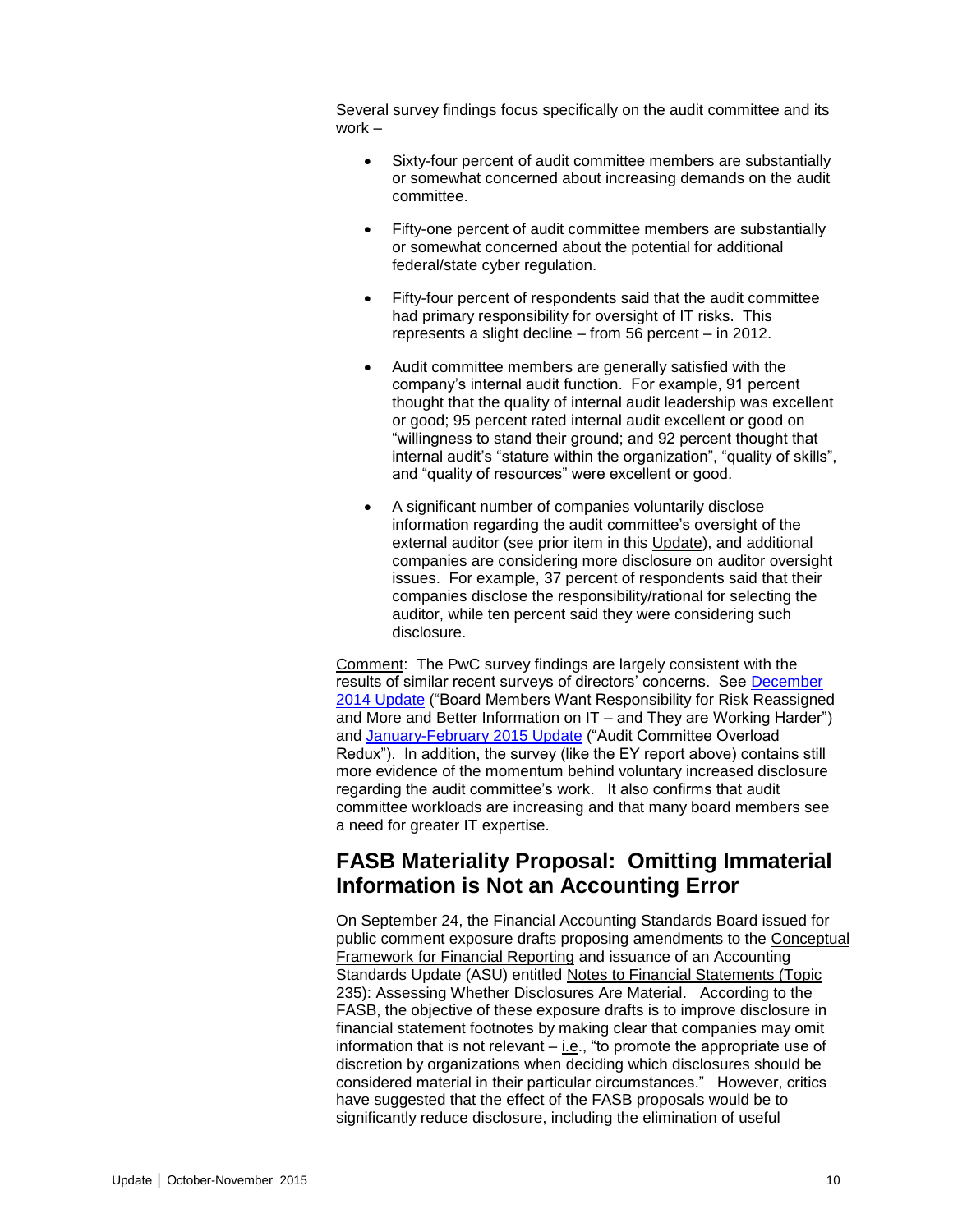information. The proposals would also reduce the scope of the information auditors must provide to audit committees, although whether or not that would impair audit committee oversight is also in dispute.

#### The FASB Proposals

FASB Concepts Statement 8 currently states that information is material "if omitting it or misstating it could influence decisions that users make on the basis of the financial information of a specific reporting entity." This statement – particularly the words "could influence" -- appears to be inconsistent with, and potentially broader than, the Supreme Court case law holding that information is material for purposes of the federal securities "if there is a substantial likelihood that a reasonable shareholder would consider it important in deciding" whether to purchase or sell a security or how to vote a proxy. However, the FASB asserts that Concepts Statement 8 was "not intended to conflict with the legal definition of materiality." Therefore, "in order to avoid creating uncertainty or confusion" the FASB is proposing to delete the discussion of materiality and replace it with a general reference to the Supreme Court's materiality definition.

The FASB is also seeking to make clear that companies are not required to include financial statement footnote disclosures that are required by the FASB's standards if, in the company's circumstances, the disclosure in question would not be material. To accomplish this, the proposed  $ASU$  would  $-$ 

- State that materiality is applied to quantitative and qualitative disclosures individually and in the aggregate, in the context of the financial statements taken as a whole. Therefore, some, all, or none of the requirements in a disclosure may be material.
- Refer to materiality as a legal concept.
- State specifically that an omission of immaterial information is not an accounting error.

The FASB is also proposing to change all of its existing disclosure requirements by including in each an explicit statement that an entity must provide the required disclosures only if they are material. In addition, some disclosure requirements include a statement that "an entity shall at a minimum provide" the required disclosure. The FASB believes that this phraseology "may make it difficult to justify omitting immaterial information" and accordingly is proposing to delete it.

#### SEC Investor Advisory Committee Reactions

In announcing these proposals, the FASB stated that they were "clarifications" and noted that they would not "change any specific disclosure requirements." However, during discussion at the October 15 meeting of the SEC's Investor Advisory Committee, some committee members took a different view. [MarketWatch](https://www.morningstar.com/news/market-watch/TDJNMW_20151023391/update-investor-advocates-protest-proposals-limiting-disclosure.print.html) quoted Professor J. Robert Brown, of the University of Denver School of Law, as stating: "FASB says it's just a clarification. This is anything but just a clarification. There's no way this cannot be seen as an effort to reduce disclosure. \* \* \* Disclosures will be increasingly subject to legal review, and lawyers tend to err on the side of 'less is more.' Disclosures considered non-material based on the legal standard may potentially be seen as a liability risk for the company." Similarly, IAC member Professor Joseph Carcello, of the University of Tennessee, questioned the FASB's proposal and told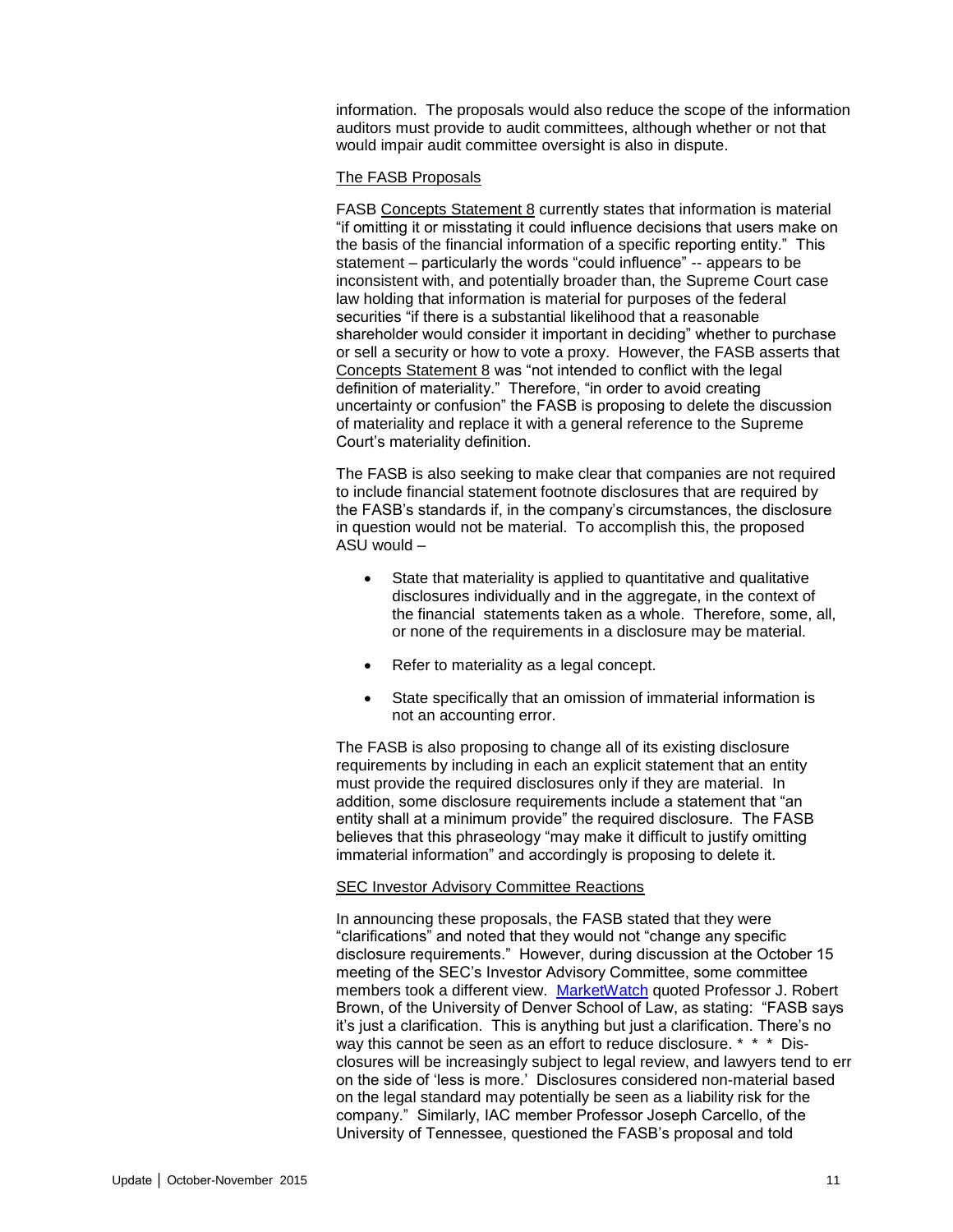MarketWatch: "The proposed language is very different than what is currently there. Accepting the proposal would be backtracking in the United States on a fuller disclosure approach the rest of the world required."

#### Impact on Auditor/Audit Committee Communications

One collateral effect of the FASB proposal would be to eliminate the need for the auditor to inform the audit committee of management's determination that a disclosure required by the accounting standards has been omitted from the financial statements because is immaterial.

The PCAOB's auditor/audit committee communications standard requires the auditor to inform the audit committee of "uncorrected misstatements related to accounts and disclosures." Uncorrected misstatements include required disclosures that are omitted from the financial statements, and these omissions, even if immaterial, must therefore be reported to the audit committee. Since the proposed ASU would state that the omission of an immaterial disclosure is not an accounting error, these omissions would no longer be included in the list of uncorrected misstatements that the auditor must present to the audit committee. That could, in turn, have a significant impact on disclosure. The FASB found that the need to inform the audit committee deterred companies from omitting disclosures, even when management believed they were clearly immaterial. Some companies told the FASB that they would be inclined to retain immaterial disclosures, rather than "incur the costs of defending to the auditor or communicating to the audit committee the removal of the disclosure."

Whether the audit committee's oversight benefits from receiving information about immaterial disclosure omissions is open to debate. Dennis R. Beresford, Executive in Residence at the University of Georgia's JM Tull School of Accounting, stated, in [a letter to the FASB](http://www.fasb.org/cs/BlobServer?blobkey=id&blobnocache=true&blobwhere=1175832092575&blobheader=application%2Fpdf&blobheadername2=Content-Length&blobheadername1=Content-Disposition&blobheadervalue2=704203&blobheadervalue1=filename%3DDISFR-M.ED.0007.DENNIS_R._BERESFORD.pdf&blobcol=urldata&blobtable=MungoBlobs) supporting the proposals:

My real concern here is that the PCAOB has included such a long list of matters in required communications with audit committees that such communications may have lost their real value. At a recent meeting with a number of current audit committee members, one observed (with much head shaking agreement from the others in the room), that he gets these "42 page letters from auditors that no one really reads or understands." That should be a call to make such communications more efficient and effective. But by analogy, it might be a good observation on the state of today's footnotes to financial statements. Have they become so long and detailed that they've lost at least some of their real power to inform?

Comment: The controversy surrounding the FASB's proposals highlights the fact that financial statement footnotes may contain information that management believes is immaterial. Audit committees may want to consider discussing with financial reporting management whether they are making these kinds of disclosures simply to avoid having to explain to the audit committee why the information is immaterial or to avoid the embarrassment of the auditor reporting the omission to the audit committee. As Professor Beresford suggests, the disclosure of irrelevant information in lengthy footnotes detracts from the ability of financial statement users to focus on what is truly important. Audit committees can help management address that problem, regardless the outcome of the FASB's proposals.